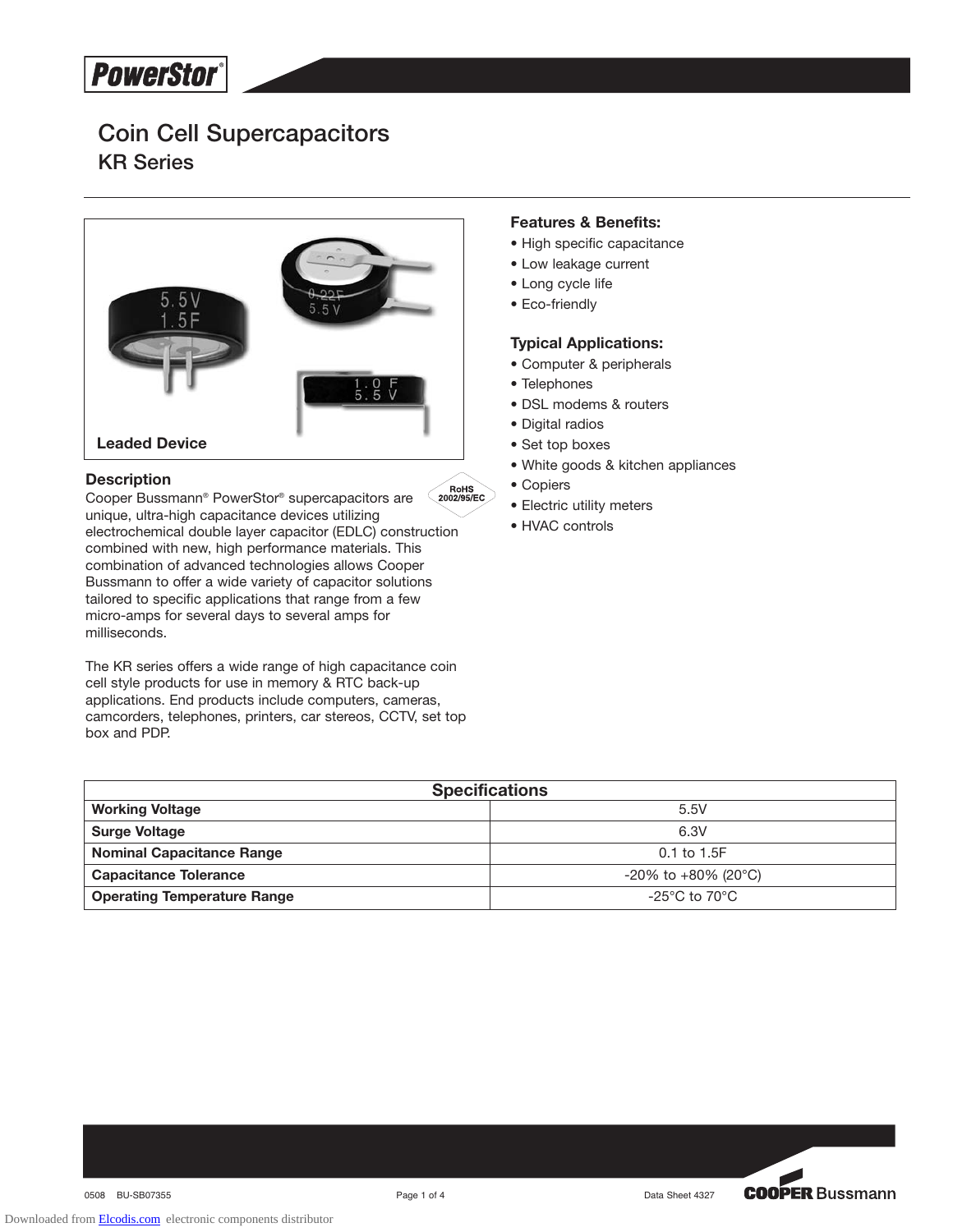| <b>Standard Products</b> |               |                                |                                |               |        |                     |  |  |
|--------------------------|---------------|--------------------------------|--------------------------------|---------------|--------|---------------------|--|--|
| <b>Nominal</b>           | Part          | Nominal ESR $(\Omega)$         | <b>Nominal Dimensions (mm)</b> |               |        | <b>Typical Mass</b> |  |  |
| Capacitance              | <b>Number</b> | (Equivalent Series Resistance) |                                |               | Lead   | (grams/1 piece)     |  |  |
| (F)                      |               | Measured @ 1kHz                | <b>Diameter</b>                | <b>Height</b> | C to C |                     |  |  |
| 0.1                      | KR-5R5V104-R  | 75                             | 11.5                           | 12.5          | 5      | 1.4                 |  |  |
| 0.1                      | KR-5R5H104-R  | 75                             | 11.5                           | 5             | 10     | 1.4                 |  |  |
| 0.1                      | KR-5R5C104-R  | 75                             | 13.5                           | 7.5           | 5      | 3.3                 |  |  |
| 0.22                     | KR-5R5V224-R  | 75                             | 11.5                           | 12.5          | 5      | 1.4                 |  |  |
| 0.22                     | KR-5R5H224-R  | 75                             | 11.5                           | 5             | 10     | 1.4                 |  |  |
| 0.22                     | KR-5R5C224-R  | 75                             | 13.5                           | 7.5           | 5      | 3.3                 |  |  |
| 0.33                     | KR-5R5V334-R  | 50                             | 11.5                           | 12.5          | 5      | 1.4                 |  |  |
| 0.33                     | KR-5R5H334-R  | 50                             | 11.5                           | 5             | 10     | 1.4                 |  |  |
| 0.33                     | KR-5R5C334-R  | 50                             | 13.5                           | 7.5           | 5      | 3.3                 |  |  |
| 0.47                     | KR-5R5V474-R  | 50                             | 11.5                           | 12.5          | 5      | 1.4                 |  |  |
| 0.47                     | KR-5R5H474-R  | 50                             | 11.5                           | 5             | 10     | 1.4                 |  |  |
| 0.47                     | KR-5R5C474-R  | 50                             | 13.5                           | 7.5           | 5      | 3.3                 |  |  |
| 1.0                      | KR-5R5V105-R  | 30                             | 19                             | 19.5          | 5      | 4.2                 |  |  |
| 1.0                      | KR-5R5H105-R  | 30                             | 19                             | 6.5           | 20     | 4.2                 |  |  |
| 1.0                      | KR-5R5C105-R  | 30                             | 21.5                           | 7.5           | 5      | 9.1                 |  |  |
| 1.5                      | KR-5R5V155-R  | 30                             | 19                             | 19.5          | 5      | 4.2                 |  |  |
| 1.5                      | KR-5R5H155-R  | 30                             | 19                             | 6.5           | 20     | 4.2                 |  |  |
| 1.5                      | KR-5R5C155-R  | 30                             | 21.5                           | 7.5           | 5      | 9.1                 |  |  |

| <b>Performance</b>                                                             |                               |                                |  |  |  |  |
|--------------------------------------------------------------------------------|-------------------------------|--------------------------------|--|--|--|--|
| <b>Parameter</b>                                                               | <b>Capacitance Change</b>     | <b>ESR</b>                     |  |  |  |  |
|                                                                                | (% of initial measured value) | (% of initial specified value) |  |  |  |  |
| Life (1000 hrs @ $70^{\circ}$ C @ 5.5Vdc)                                      | $\leq 30$                     | $\leq 400$                     |  |  |  |  |
| Storage - Low and High Temperature                                             | $\leq 30$                     | $\leq 400$                     |  |  |  |  |
| $(1000 \text{ hrs} \ @ \ -25^{\circ}\text{C} \text{ and } 70^{\circ}\text{C})$ |                               |                                |  |  |  |  |



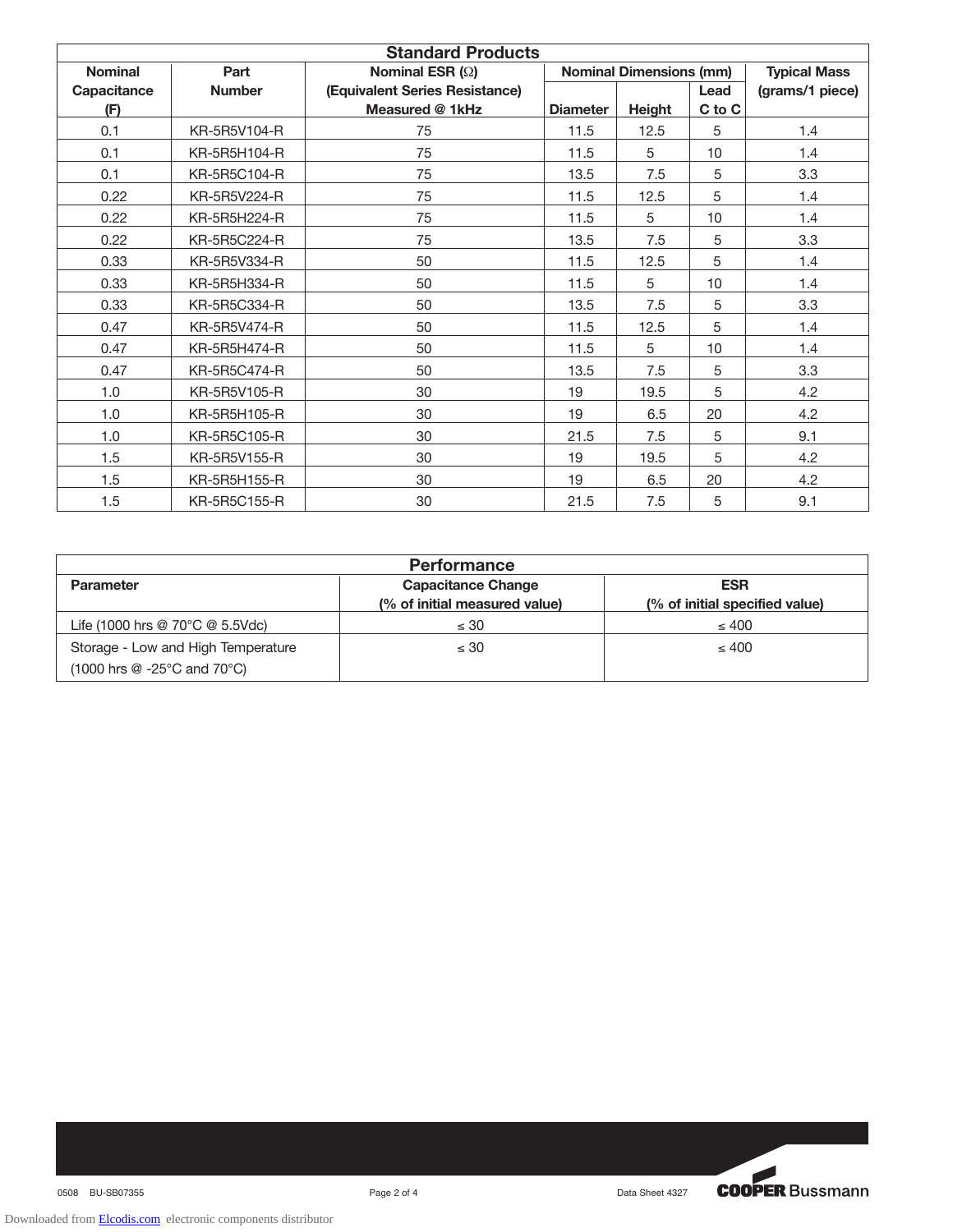| <b>Dimensions (mm)</b> |      |            |    |  |  |  |  |
|------------------------|------|------------|----|--|--|--|--|
| <b>Part Number</b>     | D    | н          | P  |  |  |  |  |
| KR-5R5V104-R           | 11.5 | 12.5       | 5  |  |  |  |  |
| KR-5R5H104-R           | 11.5 | 5          | 10 |  |  |  |  |
| KR-5R5C104-R           | 13.5 | 7.5        | 5  |  |  |  |  |
| KR-5R5V224-R           | 11.5 | 12.5       | 5  |  |  |  |  |
| KR-5R5H224-R           | 11.5 | $\sqrt{5}$ | 10 |  |  |  |  |
| KR-5R5C224-R           | 13.5 | 7.5        | 5  |  |  |  |  |
| KR-5R5V334-R           | 11.5 | 12.5       | 5  |  |  |  |  |
| KR-5R5H334-R           | 11.5 | 5          | 10 |  |  |  |  |
| KR-5R5C334-R           | 13.5 | 7.5        | 5  |  |  |  |  |
| KR-5R5V474-R           | 11.5 | 12.5       | 5  |  |  |  |  |
| KR-5R5H474-R           | 11.5 | 5          | 10 |  |  |  |  |
| KR-5R5C474-R           | 13.5 | 7.5        | 5  |  |  |  |  |
| KR-5R5V105-R           | 19   | 19.5       | 5  |  |  |  |  |
| KR-5R5H105-R           | 19   | 6.5        | 20 |  |  |  |  |
| KR-5R5C105-R           | 21.5 | 7.5        | 5  |  |  |  |  |
| KR-5R5V155-R           | 19   | 19.5       | 5  |  |  |  |  |
| KR-5R5H155-R           | 19   | 6.5        | 20 |  |  |  |  |
| KR-5R5C155-R           | 21.5 | 7.5        | 5  |  |  |  |  |

## **Dimensions - mm**

For parts 0.1F to 0.47F





**Dimensions - mm**







Downloaded from [Elcodis.com](http://elcodis.com/) electronic components distributor

0508 BU-SB07355 **Page 3 of 4** Page 3 of 4 Data Sheet 4327

**COOPER Bussmann**